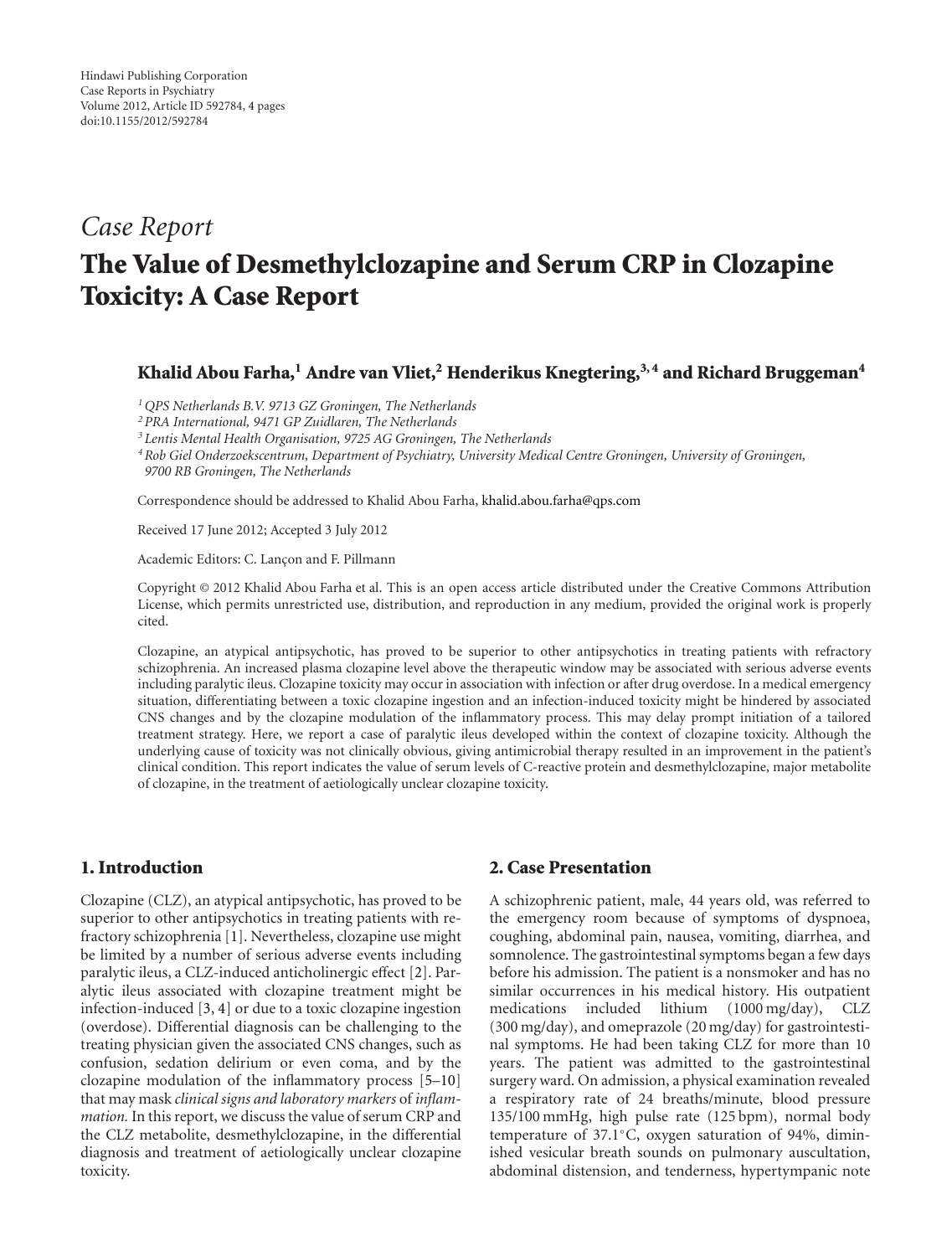on abdominal percussion, and hypoactive intestinal sounds. Laboratory tests revealed an elevated CRP (130 mg/L), a normal leucocyte count of  $9.5 \times 10^9$ /L, normal polymorph nuclear neutrophil (PMN) count of 7*.*<sup>5</sup> <sup>×</sup> <sup>10</sup>9/L (*<*80% of total leucocyte count) with no left shift, serum ASAT 107 U/L (reference value *<* 40 U/L), serum ALAT 223 U/L (reference value *<* 45 U/L), serum creatinine 173 umol/L (reference range 70–110 umol/L), plasma glucose 14.3 mmol/L (reference range 3.5–7.8 mmol/L), and serum sodium (Na) level of 134 mmol/L (reference range 135–145 mmol/L). A plain X-ray of the abdomen revealed dilated small bowel loops. Nonobstructive dilatation of the small intestine and transverse colon was confirmed on CT scan. A thorax X-ray revealed no pulmonary infiltrate. Determination of the plasma level of the antipsychotics revealed a CLZ level of 1301 *μ*g/L (reference therapeutic range 200–600 ug/L), desmethylclozapine (Norclozapine, NCLZ) level of 515 *μ*g/L making an NCLZ : CLZ ratio of approximately 40%. The lithium level was 0.56 mmol/L (reference therapeutic range 0.6–0.8 mmol/L). A diagnosis of paralytic ileus secondary to clozapine intoxication was made. CLZ and lithium were immediately discontinued. The patient received an i.v. nutritional supplement including NaCL 0.9%, potassium chloride to compensate for the diarrhoea-induced potassium loss and gastrointestinal decompression using nasogastric tube. Because of a suspected pneumonia, amoxicillin/clavulanic acid i.v. at a dose of 200 mg TID was administered for 10 days. Within the first week after institution of therapy and discontinuation of the antipsychotics, there was simultaneous improvement in the patient's condition, return of a normal gastrointestinal function, and a decline in CRP to *<*5 mg/L and CLZ plasma level to 103 *μ*g/L with an NCLZ level of 110 *μ*g/L making an NCLZ : CLZ ratio of 107%. Given that, lithium (400 mg/day) and CLZ (50 mg/day) were readministered on day 9 postadmission (8th day of amoxicillin/clavulanic acid administration). Under CLZ readministration, the patient developed progressive watery diarrhoea and abdominal pain. Physical examination revealed abdominal tenderness, reduced intestinal peristaltic sounds, normal body temperature of 36.5◦C, blood pressure of 120/80 mmHg, and a pulse rate of 104 bpm. Serum levels of liver transaminases were within normal range (ASAT, 24 U/L) or mildly elevated (ALAT, 76 U/L). Similarly, serum alkaline phosphatase (ALP) was not elevated, 77 U/L (reference value *<*120 U/L). Although the leucocyte count was normal (4.6  $\times$  10E9/L), there was reelevation in CRP (87 mg/L) and an increase in CLZ (336 *μ*g/L) with an NCLZ level of 71 *μ*g/L, making an NCLZ : CLZ ratio of approximately 21%. Faecal culture excluded the presence of pathogenic staphylococci, salmonella enteridis, and clostridia. Given that the onset of diarrhoea was simultaneous with readministration of CLZ, the CLZ was again discontinued on day 13 and a conservative approach adopted until the patient's condition improved 2 days later (i.e., day 15 postadmission). After complete stabilization of the somatic condition and psychiatric profile the patient was discharged with the following medications: risperidone depot 25 mg/2 weeks, lithium 800 mg/day and paroxetine 10 mg/day. Figures [1](#page-2-0) and [2](#page-2-1) demonstrate the changes in CLZ,

NCLZ and CRP levels and serum transaminases during the course of the patient's illness and hospital admission.

# **3. Discussion**

In this report, our patient demonstrated, on admission, a toxic high plasma CLZ level accompanied by paralytic ileus and an elevated CRP. There was no conclusive clinical, radiological or laboratory evidence of an infection-induced inflammatory response, such as fever, lung neutrophil infiltration, leucocytosis/neutrophilia, or PMN left shift. Such clinical presentation might lead to uncertainty as to the underlying cause of high CLZ, overdose versus infection-induced, and hence in selecting a treatment strategy including early administration of antimicrobial therapy. Nevertheless, administering antimicrobial, amoxicillin/clavulanic acid, to the patient led to improvement of his clinical condition and was followed by a decline in the CRP level. Typically, fever and neutrophilia are clinical hallmarks of infection. Absence of classic clinical signs of infection may be expected in clozapine toxicity settings. PMNs are first line of defence against bacterial infection. Neutrophils employ an oxidative enzyme system, the myeloperoxidase (MPO) system, to generate potent bactericidal oxidants including superoxide, hydrogen peroxide, and hypochlorous acid [\[5](#page-3-5), [6](#page-3-7)]. CLZ and its metabolite NCLZ have been reported to exhibit a cytotoxic effect, in a concentration-dependent manner, on the PMNs and their myeloid precursors [\[6\]](#page-3-7). In this regard, CLZ and NCLZ can be bioactivated in the peripheral blood PMNs by the MPO system to reactive nitrenium ions which are cytotoxic to PMNs. This toxic effect causes acceleration of the PMN physiologic cell death cycle [\[6](#page-3-7), [7](#page-3-8)]. Also, clozapine in a concentration-dependent manner has been reported to reduce cold, drugs, and Lipopolysaccharides- (LPS-) induced-body hyperthermia [\[8](#page-3-9)[–10\]](#page-3-6). The CLZ body temperature reducing effect is mediated through its 5 HT 1A agonistic and 5 HT 2A antagonistic effect which in turn decreases heat production and increase heat loss through cutaneous vasodilatation.

The major metabolite of clozapine in serum is desmethylclozapine. Demethylation of clozapine is mediated mainly by CYP 1A2 (70%) and to a lesser extent by CYP 3A4 [\[3](#page-3-3), [4,](#page-3-4) [11](#page-3-10), [12\]](#page-3-11). Under normal conditions, serum levels of NCLZ and CLZ are correlated. An NCLZ : CLZ ratio of *>*77% that increases with treatment duration has been reported in the literature [\[4,](#page-3-4) [11](#page-3-10), [13](#page-3-12)]. Approximately 2–5 hours after clozapine administration, concentrations of NCLZ may exceed those of clozapine [\[13](#page-3-12)]. Earlier reports indicated an association between infection and CLZ toxicity [\[3](#page-3-3), [4\]](#page-3-4). The presumed mechanism for this association suggests that infection downregulates CYP 1A2 by about 90% through increase in circulating IL-6, interferon, and TNF-*α* [\[3,](#page-3-3) [4\]](#page-3-4). This, in turn, interferes with the normal CYP 1A2 metabolic conversion of CLZ and hence the ratio of NCLZ : CLZ may decrease. The patient in this report has been using omeprazole as a concomitant medication for gastrointestinal complaints. Omeprazole is a CYP 1A2 and CYP 3A4 inducer that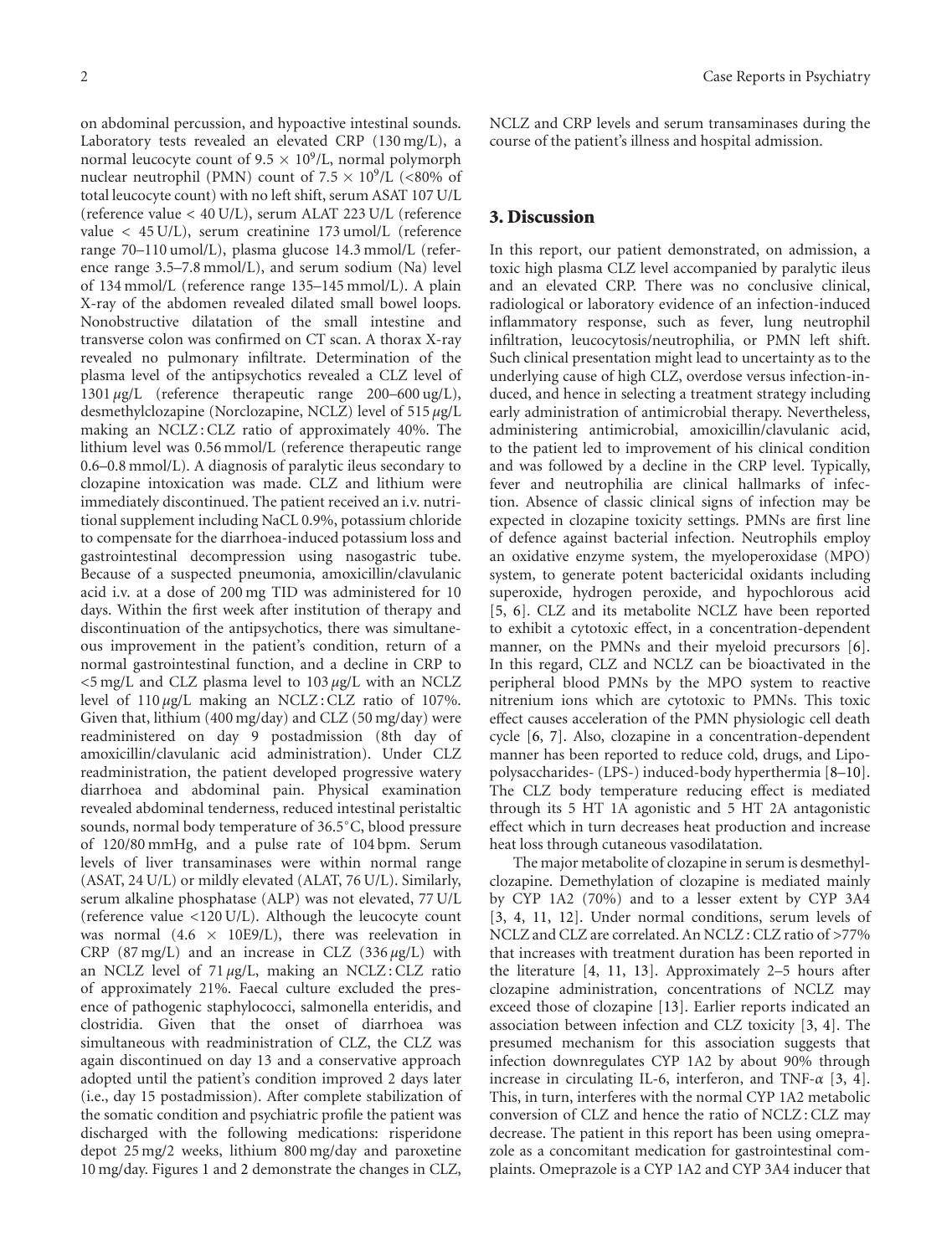

Serum desclozapine Ē.

<span id="page-2-0"></span>Figure 1: Profile of serum CRP (mg/L), clozapine, and norclozapine (measured in *μ*g/L, changed to mg/L and then *multiplied by 100 for ease* of viewing) levels during admission.



<span id="page-2-1"></span>Figure 2: Profile of serum transaminases, ASAT and ALAT during admission.

has been reported to reduce CLZ plasma level by 41.9%– 44.7% [\[11\]](#page-3-10). The observed elevation of CLZ in this patient would, therefore, confirm inhibition of the CLZ metabolizing enzymes and clarify the observed low NCLZ : CLZ ratio (40%). Meanwhile, *infection-induced increases in IL-6* production stimulate hepatocytes to synthesize and secrete acute-phase proteins such as CRP [\[3](#page-3-3)]. Taken together, the final result will be a high (toxic) plasma clozapine level, decrease in NCLZ : CLZ ratio, and elevated serum CRP level. Recognition of these laboratory findings could be of crucial importance in psychiatric emergency settings. Finding high toxic clozapine concentration, low NCLZ : CLZ ratio and elevated CRP level, even in the absence of recognizable clinical signs of infection**,** can be used as an indirect indication of infection-induced clozapine toxicity and hence justify the early use of antimicrobial therapy.